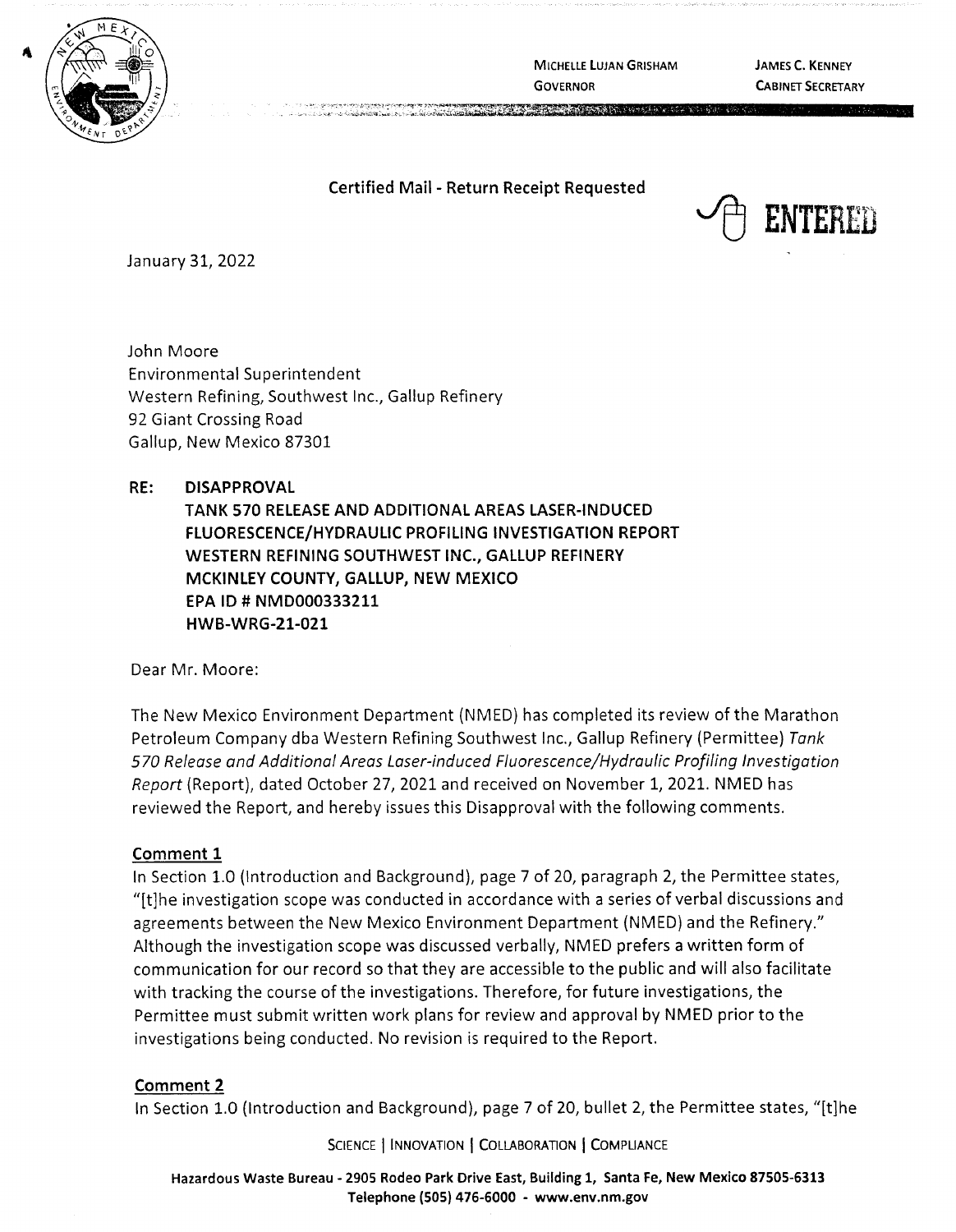results for the Marketing Tank Farm investigations (November 2019 and February 2021) were summarized in the "Marketing Tank Farm Laser-Induced Fluorescence/Hydraulic Profiling Investigation Report" (MKTF Report) (MPC 2021) submitted on March 31, 2021 and disapproved in the NMED letter dated June 2, 2021." The Permittee submitted the [Revised] Marketing Tank Farm Laser-Induced Fluorescence/Hydraulic Profiling Investigation Report, dated September 14, 2021. Subsequently, NMED's Approval with Modifications for the revised report was issued on December 2, 2021. As a reminder, the response letter, the replacement pages, table and figure, and an electronic version on a CD/DVD for the revised MKTF Report are due no later than **February 18, 2022.** No revision is necessary.

*r* 

# **Comment 3**

Section 3.2.1 (Process Area), pages 13 through 14, provides a discussion regarding the results of the Laser-Induced Fluorescence (LIF) investigation in the Process Area. According to Table 1-1 (LIF Boring Destination and Investigation Date), page 3 of 4, the results of the Process Area investigation (e.g., borings PA-LIF-1 through -8) are not included in the Report. Since the Report includes the discussion of the Process Area, Table 1-1 is not accurate. Resolve the discrepancy by correcting Table 1-1 in the revised Report.

# **Comment 4**

In Section 3.2.2 (Active Refinery Western Boundary), page 14 of 20, paragraph 5, the Permittee states, "[i]t is likely that the ponds function as a migration barrier to the [separate phase hydrocarbons (SPH)] impacts within the subsurface." The statement is speculative since the supporting data has not been provided to demonstrate that the ponds function as a migration barrier. Comment 2 of the NMED's December 27, 2021 Approval with Modifications Investigation Report, SMW-2 and GWM-1 Areas requires the Permittee to "[p]rovide accurate surface elevation survey data for boring OW-69 to confirm that the depth of boring OW-69 was completed to a depth comparable to groundwater levels detected in well GWM-1." Unless the survey data is provided, NMED is unable to evaluate whether boring OW-69 was advanced to a sufficient depth to intercept the saturated zone which would help support the assertion that the ponds function as a migration barrier. In addition, it appears that the LIF/hydraulic profiling (HP) log for boring WB-LIF-113 advanced on the western perimeter of pond AL-2 approximately 100 feet south of well GWM-1 indicates that SPH was absent; however, the LIF/HP boring WB-LIF-113 was only advanced to a depth of 18.92 feet below ground surface (bgs). Since the depths to groundwater (DTW) historically exceed 20 feet bgs in well GWM-1, the depth of boring WB-LIF-113 (18.92 feet bgs) was likely too shallow to intercept the water table where SPH may potentially be present. Remove the statement from the revised Report or provide the supporting data and provide a discussion in the appropriate section(s) in the revised Report.

# **Comment 5**

In Sections 3.2.2 (Active Refinery Western Boundary), page 14 of 20, paragraph 5, and 4.0 (Conclusions and Recommendations), page 19 of 20, bullet 2 under recommendations, the Permittee states, "[b]ased on the data presented in this report, sufficient data have been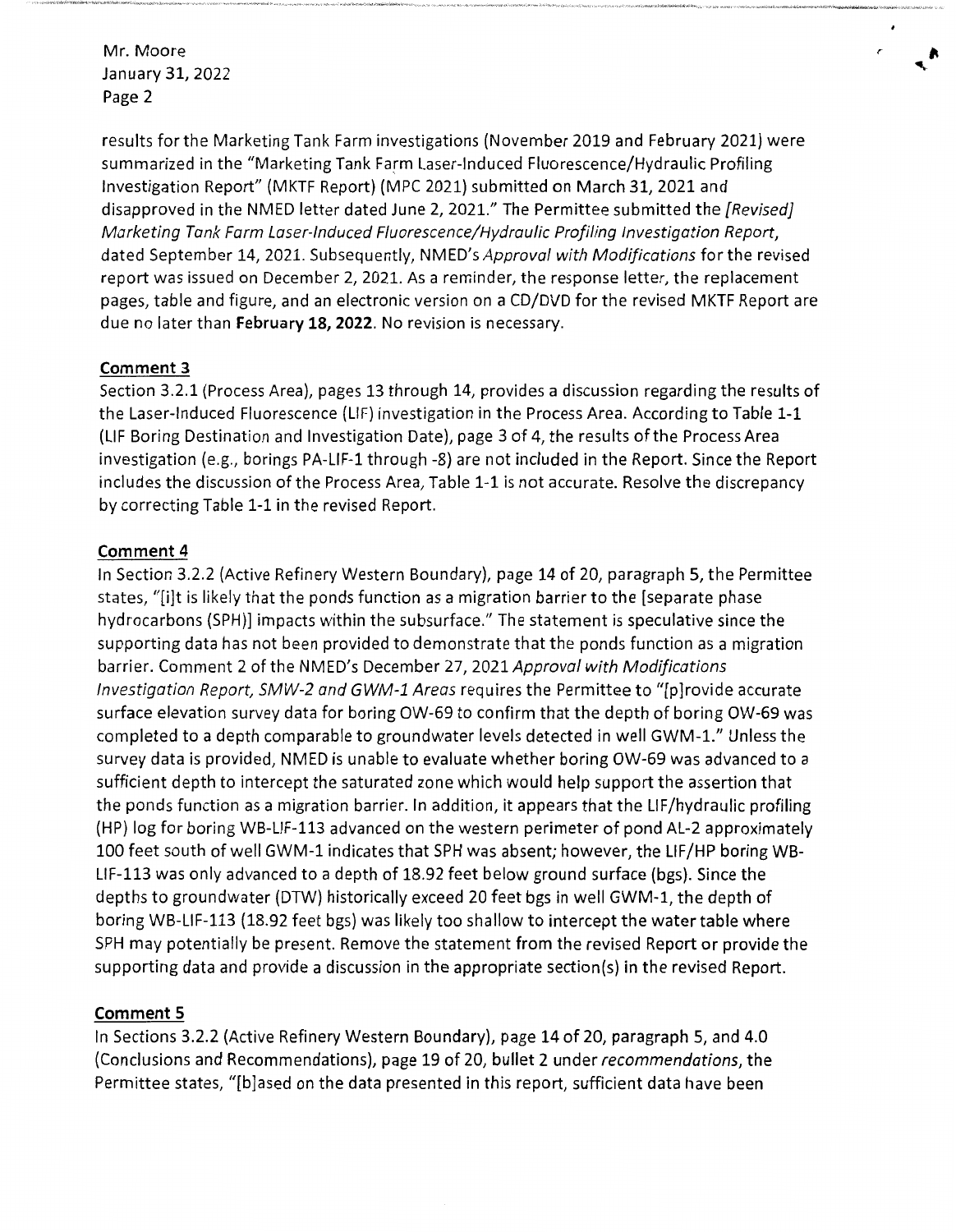collected for future engineering evaluation." If the LIF/HP borings were not advanced to the saturated zone, SPH would be undetected and the data from the investigation would be incomplete for use for future remedial design. Although some LIF/HP borings were advanced to the adequate depth, others were not (e.g., WB-LIF-113}. In order to verify whether each boring was advanced to the saturated zone, provide a table that summarizes all of the LIF/HP borings included in Appendix C {LIF/HP Logs) with the following information: (a) final depth of the boring, (b} estimated DTW at the boring location (e.g., based on historical/average DTW data collected from the neighboring wells and/or data obtained from HP, where applicable), and (c) maximum %RE observed from the boring and depth interval. Based on the data listed in the summary table, evaluate and discuss whether each boring was adequately advanced to the saturated zone in the revised Report.

### **Comment 6**

In Section 3.2.3 (Eastern Boundary), page 15 of 20, paragraph 2, the Permittee states, "[a] gasoline-type waveform was noted in EB-LIF-93 {27 %) northeast of the Marketing Tank Farm area." Although the statement is true, the highest response (34.5 %RE} was observed at a depth of 1.23 feet bgs and the SPH detected at a depth of 1.23 feet bgs does not appear to be gasoline according to the LIF/HP log for boring EB-LIF-93. Regardless, a gasoline-type waveform (27 %RE) was observed at approximately 13 feet bgs where the water table may be present at the location. The presence of SPH at 13 feet bgs may indicate that the SPH migrated from an upgradient source(s) with groundwater. Concurrently, the presence of SPH at 1.23 feet bgs may indicate that a separate surface release occurred in the vicinity of boring EB-LIF-93. The SPH detections near ground surface and the water table must be addressed separately since the remedial approach addressing the contamination is likely different. In order to identify the type of contamination (e.g., surface vs. aquifer contamination}, provide a table that lists all LIF borings included in Appendix C with the following information: (a) an identification of surface contamination, (b) an identification of aquifer contamination, (c) an identification of the vadose zone contamination above the water table, (d) corresponding depth(s) where such contamination is identified, and (e} %RE observed at the field measured depth(s) in the revised Report. This table must be separate from the table referenced in Comment 5.

#### **Comment 7**

In Section 3.2.3 (Eastern Boundary}, page 15 of 20, paragraph 4, the Permittee states, "[d]ata suggest that SPH impacts may exist east of EB-LIF-07, EB-LIF-12, and EB-LIF-13 and further delineation may be warranted. Additional assessment of the eastern boundary would be offsite. The Refinery has attempted to contact the adjacent property owner regarding access but has not received any response." NMED agrees that further delineation is warranted east of EB-LIF-07, EB-LIF-12, and EB-LIF-13. The Permittee must continue to make efforts to contact the adjacent property owner to gain access to the site.

#### **Comment 8**

In Section 3.3 (Hydraulic Profiling Results}, page 15 of 20, paragraphs 5 and 6, the Permittee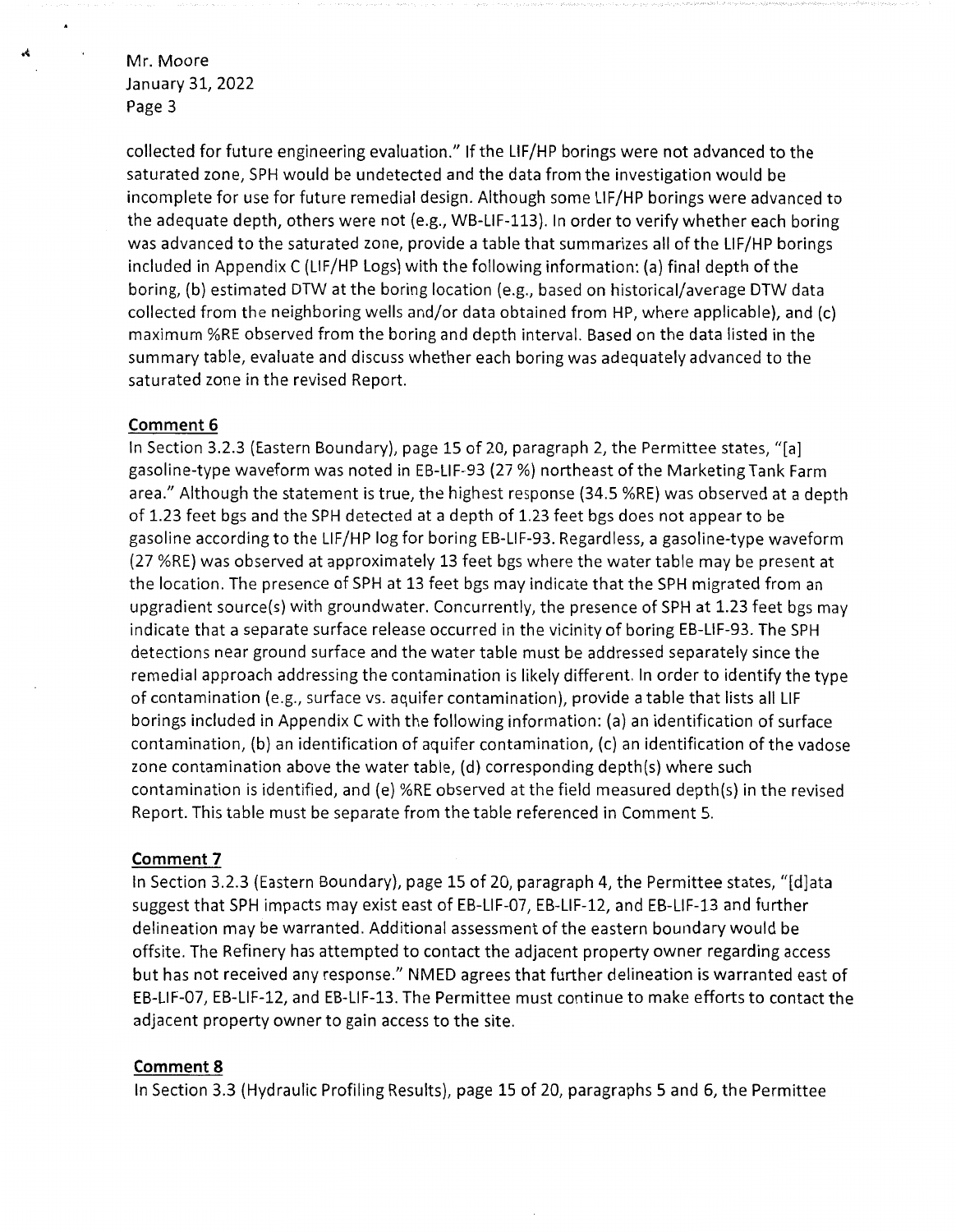states, "[t]he HP data were collected from 107 of the borings drilled during the November 2019, February 2021, and May 2021 field events [and t]he dissipation test allows the pressure to equilibrate to hydrostatic pressure for a particular depth, and from that measurement, a potentiometric surface (water table) can be calculated." Include the estimated depth of the water table at each boring where the HP data were collected in the table required by Comment 5.

 $\pmb{\ast}$ 

## **Comment 9**

In Section 3.3 (Hydraulic Profiling Results), page 16 of 20, paragraph 1, the Permittee states, "[t]he hydrostatic pressure gradient increases with depth and permeability decreases with depth, making deeper zones less ideal for dissipation testing." While a permeability of the soil clearly affects injection pressure exerted from the probe, it is not clear whether or why the depth of the probe would affect the hydrostatic pressure gradient. Provide further explanation in the revised Report.

### **Comment 10**

In Section 3.3 (Hydraulic Profiling Results), page 16 of 20, paragraph 2, the Permittee states, "Figures 3-3 through 3-7 present the cross sections with maximum historical SPH thickness." There appears to be a typographical error that is carried throughout Figures 3-3 through 3-7. The numbers below the horizontal axis are not consistent with the horizontal scale presented in Figures 3-3 through 3-7. Revise the horizontal axis to be consistent with the horizontal scale in the figures and provide replacement figures with the revised Report.

### **Comment 11**

In Section 3.3 (Hydraulic Profiling Results), page 16 of 20, paragraph 3, the Permittee states, "[b]edding planes and changes in soil material are possible pathways for SPH migration in the subsurface and are indicated by a slight decrease in P Own on the HP logs." Provide examples of the data in the text to support the Permittee's assertion in the revised Report.

#### **Comment 12**

In Section 3.4 (Electrical Conductivity Results), page 16 of 20, paragraph 5, the Permittee states, "[a]II soil [hydraulic conductivity (K)] data gathered via HP or [electrical conductivity (EC)] tools should be correlated with physical soil samples to ensure that the tools are accurately representing subsurface conditions." Although geologic soil samples were not collected from most of the boring locations depicted on Figure 3-3 through 3-7 (e.g., WB-LIF-129), specific soil types at the locations were presented on the figures, presumably, based on the readings. General soil types may roughly be estimated from K values; however, it would not be possible to distinguish specific soil types within similar permeabilities unless additional data is available. For example, LIF/HP boring WB-LIF-129 depicted on Figure 3-4 appears to be advanced to "clayey sand, clayey silt, and shale/mudstone" based on the readings. Although the LIF/HP boring log for WB-LIF-129 depicts a steep reduction of K values at depths below 5 feet bgs (e.g., possibly transition from clayey sand to clayey silt), it is unclear how K values on the log can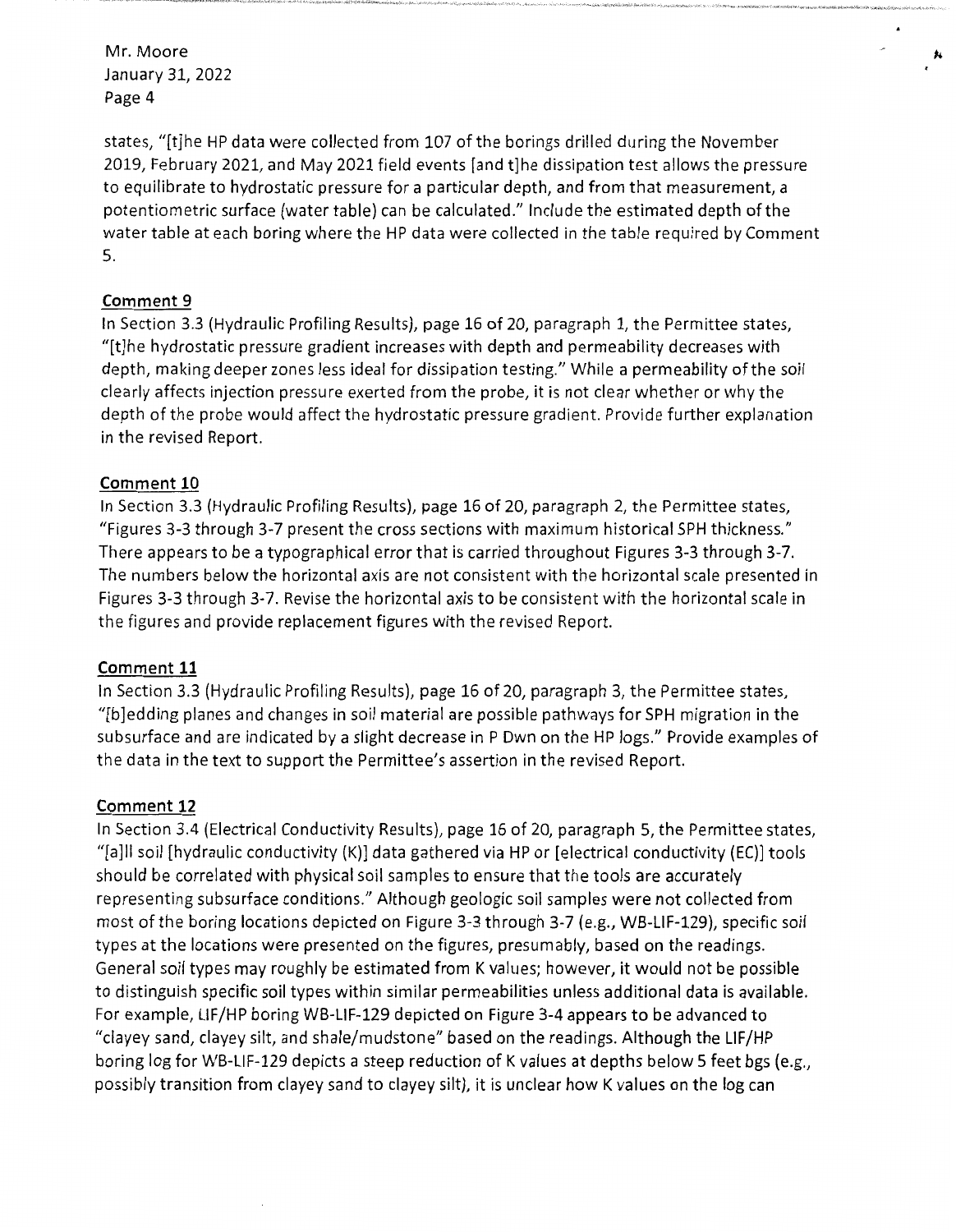distinguish clayey silt from shale/mudstone without soil sample classification. Provide an explanation and the supporting data in the revised Report.

# **Comment 13**

In Section 3.5 (Soil Sampling Results), page 17 of 20, paragraph 1, the Permittee states, "soil samples were collected to represent a variety of% RE and waveform types" from eight soil boring locations/depths where soil samples were collected for the laboratory analyses. In the revised Report, explain why these soil boring locations/depths were selected in relation to the results of the LIF/HP data.

## **Comment 14**

In Section 3.5 (Soil Sampling Results), page 17 of 20, paragraph 3, the Permittee states, "[i]n the Process Area (EB-LIF-34, EB-LIF-108, EB-LIF-109, and PA-LIF-7), TPH-DRO concentrations ranged from 130 milligrams per kilogram (mg/kg) to 2,500 mg/kg. TPH-GRO concentrations ranged from 17 mg/kg to 300 mg/kg. TPH-MRO was non-detect for all Process Area samples. In the Tank Farm (EB-LIF-19, EB-LIF-20, EB-LIF-28, EB-LIF-99), TPH-DRO ranged from non-detect to 3,200 mg/kg. TPH-GRO concentrations ranged from 7.6 mg/kg to 18,000 mg/kg. TPH-MRO was non-detect for all Tank Farm samples." NMED agrees that the LIF data may be a better indicator of the SPH presence/absence at the location and TPH data may be a better indicator of SPH saturation than the LIF data. However, it is NMED's opinion that the results obtained from the LIF and TPH data should correlate to one another; otherwise, the LIF screening data would be meaningless. Provide a brief discussion regarding the correlation of the TPH results with% RE and the accuracy of the LIF screening data in the appropriate section(s) of the revised Report.

## **Comment 15**

Section 4.0 (Conclusions and Recommendations), page 19 of 20, paragraph 1 lists four significant conclusions obtained from the investigation. However, the data to support the conclusions were not referenced in the discussion. Provide the data (e.g., examples, references) to support the listed conclusions in the revised Report.

# **Comment 16**

In Section 4.0 (Conclusions and Recommendations), page 19 of 20, bullet 1 under *recommendations,* the Permittee states, "[f]uture investigations in the Process Area will be addressed in the Process Area Work Plan, requested by NMED in Comment 9 of the Marketing Tank Farm LIF report disapproval letter (NMED 2021)." NMED has received the Permittee's *Area of Concern 26- Process Units and Area of Concern 27-Boiler and Cooling Unit Area Investigation Work Plan,* dated November 30, 2021. This comment serves as an acknowledgement. No response is required.

# **Comment 17**

In Appendix B (LIF/HP Methods), page 2 of 2, paragraph 1, the Permittee states, "[t]he estimated K (ft/d) is calculated using the equation: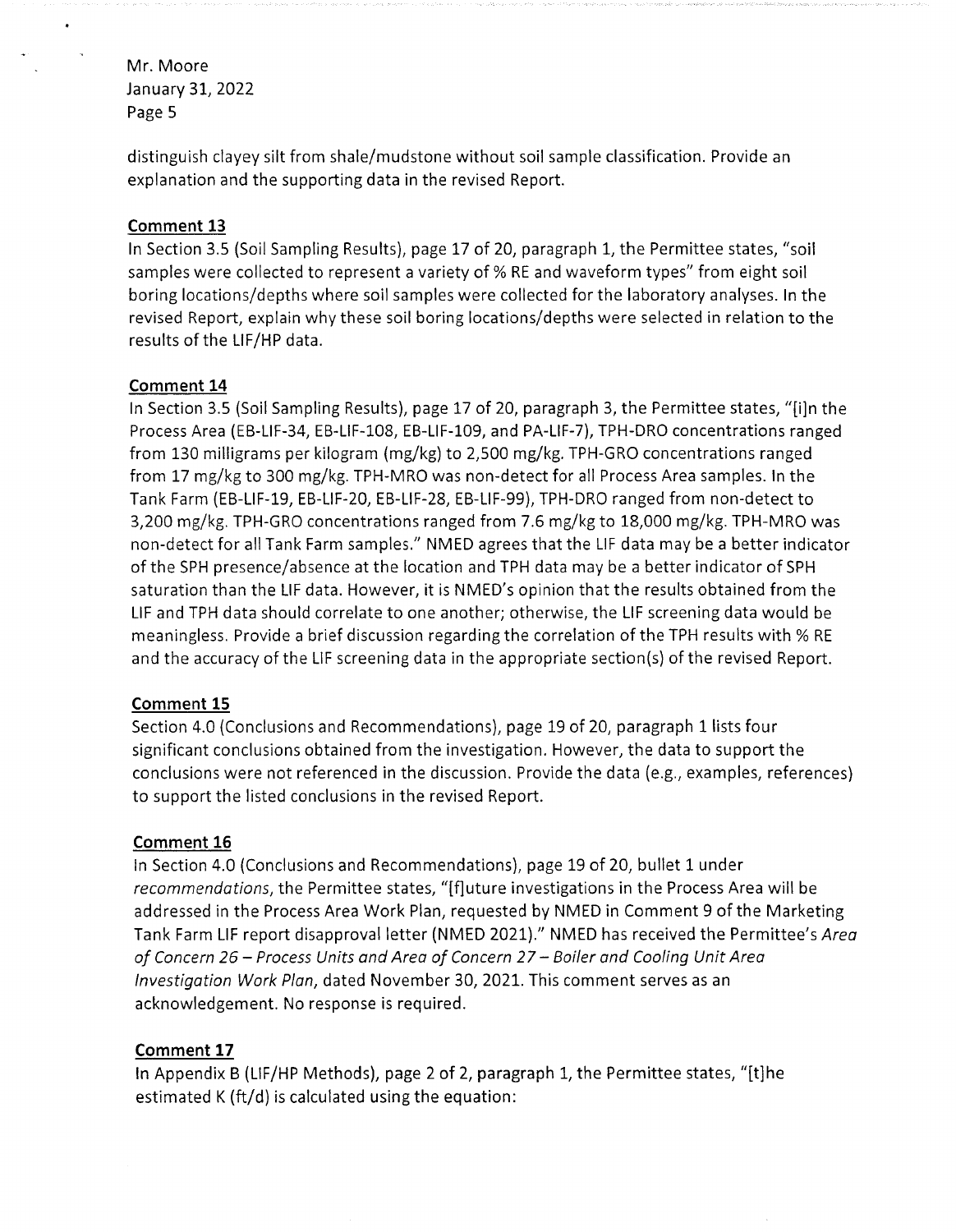$K = \ln(Q/P')$  \* 20.0 + 7.0 where: P'= downhole pressure in psi – (0.433 (psi/ft) \* depth below water table (ft)) – atmospheric pressure (psi) 0.433 psi/ft = hydrostatic pressure gradient  $Q =$  flow rate (mL/min)."

Address the following comments about the equation in the revised Report:

- a) While the equation explains how the K is calculated from the HP data, it is not clear how the potentiometric surface (water table) can be calculated from the data. Include a separate equation to calculate the potentiometric surface (water table) and provide an explanation with an example. Furthermore, clarify whether the "depth below water table" is calculated from the potentiometric surface (water table) obtained from the dissipation testing; otherwise, explain how it is estimated.
- b) The Permittee provided the unitless constants, 20 and 7, in the equation but did not define these values. Provide an explanation for the unitless constants (20 and 7) used in the equation. Define all constants when providing equations for future submittals.
- c) Although the Permittee defines "0.433 psi/ft" as the hydrostatic pressure gradient, the Permittee does not reference where the value is from or discuss how it was determined. Discuss and explain why 0.433 psi/ft was used to calculate the equation, if the value is being applied to the vadose zone.
- d) The Permittee did not define P' from the equation. Define P' in the equation and provide value's unit.
- e) P' appears to have a unit with pound per square inch (psi), Q has a unit with milliliter per minute (ml/min) and the output value for K has a unit with feet per day (ft/d). It is unclear how the unit conversion is accomplished from the equation. Provide conversion details to the equation for clarity and include an example calculation with units.

Additionally, the equation to calculate K that is presented in Appendix B was not discussed in the text of the Report. Include an additional section that discusses the equation in the text of the revised Report.

## **Comment 18**

Appendix D (LIF/HP Elevation Data) provides latitude, longitude, easting, and northing data for each LIF boring; however, the Permittee does not provide ground surface elevation data. The Permittee's September 15, 2021 Response to the NMED's Disapproval Comment 26 states, "[e]levation surface data were collected by Dakota using a GPS during the field event but were